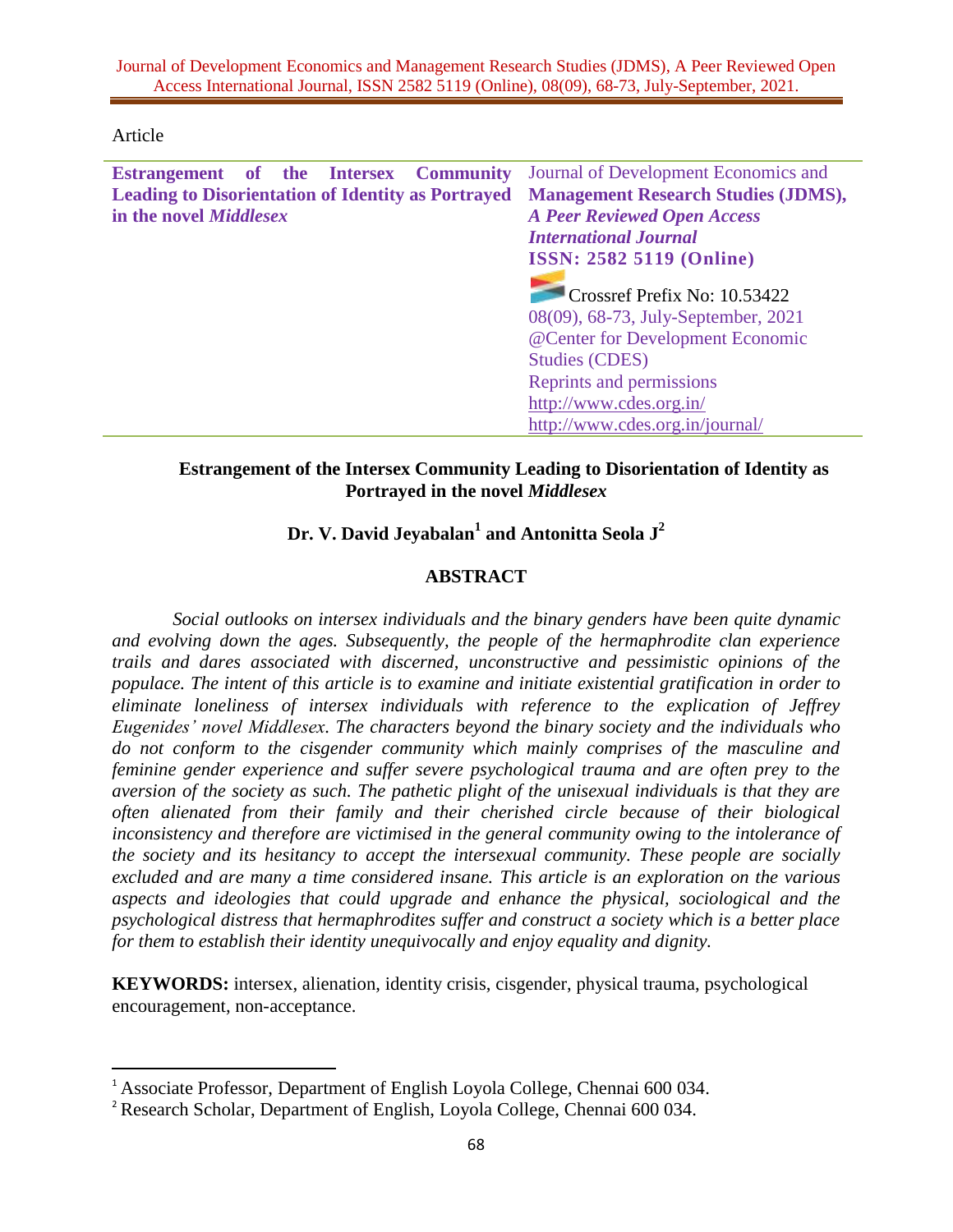#### INTRODUCTION

There are several conservative notions and superstitious beliefs about the intersex community not only in India but also around the world. In spite of the various conventional notions about the community, it continues to proliferate against all odds tackling extreme disparity, shame, and discrimination. A few of the distinctive hurdles experienced by the unisex group include the absence of authorised security, insufficiency of capital, aggravation, embarrassment, hostility against the hermaphrodite society, obstacles on the physical condition and even disruption on the individuality of the intersex society. As a result, this clan stands completely stigmatized, stranded, and being alienated from the rest of the populace suffering throughout their lives. Living with a sense of exploitation and loneliness, these people experience a high sense of identity crisis. The article explores, with reference to Jeffrey Eugenides' novel *Middlesex*, the various factors that lead to the alienation of the intersex that result in an identity crisis of the hermaphrodite community.

Intersex is a backing term that indicates interchange between sexual categories. Hermaphrodite persons are people who recognize a sexual role supplementary to the one they were delegated by birth through their gender structures. A number of individuals of the unisex clan encounter extreme fret and agony, that their sexual orientation and their personal sense of being male, female, or non-binary is not reflected by the way they interpret their body or the way others interpret their body.

Jeffrey Eugenides' *Middlesex* primarily relies on queer conjecture, and emphasizes on the character Callie or Cal and flouts the dualistic concords of both sexuality and gender. It also explores how the protagonist disregards the binary society, by altering from a teenage girl to an adolescent guy, and also through having a body frame which would not be featured into the contradictory gulf of sexualities of males and females. Moreover, by means of the switch of Callie or Cal, as the protagonist, Cal defies the dualistic class of homophiles and heterophiles. The diagramming of the way in which the sexual individuality of Callie or Cal is depicted and interpreted in Eugenides' novel, *Middlesex*, concentrates on the manner gender is ethnically and customarily fabricated and is discursive to a scrutiny of the prescriptive vehemence wielded on the hermaphrodite community by the binary society.

Certain intersex people discover substantial psychological, sensational, and corporeal liberation while they are instigated using an appellation that would more likely support their sexual orientation, instead of with their consigned gender. The individuals of such a hermaphrodite community would also prefer to engage in hormonal therapy or remedy that would beget the physique of the unisex persons further into a configuration with the sexual expectancy associated with their particular intersex. The figure of the intersex individuals can be especially atypical than the regular probability. The novel *Middlesex* of Jeffrey Eugenides typically renders intersexism, and throws light on the means the central character Callie or Cal narrates the story of his sexual transition and gender distinctiveness with hindsight. The reflective rationale in this specific unfolding of Callie or Cal is deceptive and manoeuvring in a hetero-prescriptive transience that bolsters the contributory rapport between gender and sexual identity. Cal struggles between his yearning to be "natural" and his unisex physique, which the world regards to be anomalous.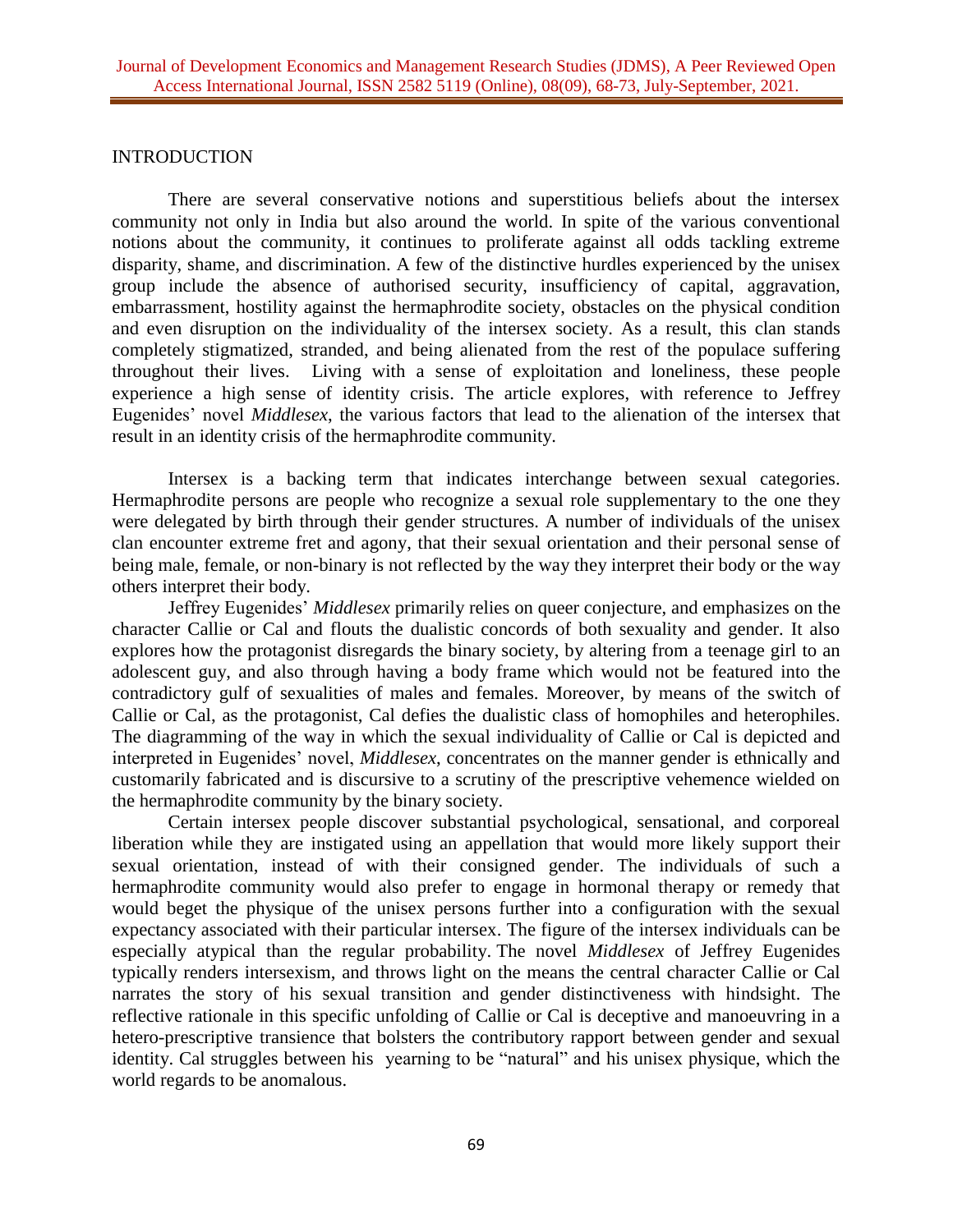## Journal of Development Economics and Management Research Studies (JDMS), A Peer Reviewed Open Access International Journal, ISSN 2582 5119 (Online), 08(09), 68-73, July-September, 2021.

More often the individuals of the intersex community lament over their respective physiques being puzzled by the physical frames they hold and the societal definition of the bodies they have, still every hermaphrodite individual is a human being. Due to the estrangement of the unisex individuals, they prefer to alter their body types with the intention that they could connect with the binary society. The therapeutic and psychological attributes of the issues of the intersex individuals and the manner in which these individuals of the intersex community had actually aroused curiosity in the earlier epoch. In the earlier era, an individual of this clan was usually termed as a person who repels and transverses the stipulated margin of the allocated sexual identity. Whereas, the various members of the transgender society prefer to avail medicinal involvement so as to transmute themselves to the stereotypical expectations of the society at large. However, the novel *Middlesex* portrays Cal as pleased, gratified person and at the same time unswervingly asserts the disquiet and embarrassment with the hermaphroditism in its metaphors of allegorical creatures. Unlike, the existing pathetic plight of transgenders, the mature Cal in Jeffrey Eugenides' *Middlesex* vindicates the refutation of his hermaphroditic individuality and continues to exist as a guy, shielding himself and at the same time opposing the various insinuation of abstruseness with tremendous descriptors of maleness, which he considers to be over reactive.

Individuals who identify themselves as hermaphrodites or intersexual persons are typically those who are instinctive with standard masculine and feminine structures and compositions. For instance, an individual who is categorised as a unisexual person might have a usual feminine framework but feels similar to a man and therefore hunts to become a man by means of hormone manipulations or even choosing to have operations for sexual organ removals. In Jeffrey Eugenides' *Middlesex* the prime protagonist, Callie or Cal , an intersex person who was born as a beautiful female later during the adolescent period experiences a renovation and desires to become a 'man' and also becomes one.

Persons who are inflicted with the perpetual intersex conditions have compositions which are not regarded as characteristically masculine or feminine. A majority of the folks, with neither fully male nor fully female looks, approach to remedial methods as even their parents discern a touch of infrequency in the biological framework of the individuals of hermaphroditic condition. On the contrary, the bunch of people who are intersexed experience a traumatic, harrowing, core and internal suffering of sexual individuality and identity which is altered and unalike from the regular and systematic binary of man and woman. The people of this community with their respective body conditions generally desire to indicate the sexual orientation of their own appeal. Therefore, the aggregate of intersex people tends to spiral at times to alter the sexual anatomy of themselves at some point of their life.

Eugenides' Callie or Cal's so-called meaningless life signifies the transformation from Callie to Cal and the capability to accede Cal and Callie, not as adversary to each other, but as fragments of the aggregates of Cal or Callie, the accomplishment and unification of Cal's or Callie's individuality. The protagonist of *Middlesex*, Cal does not intend or regard Callie to disappear permanently. Cal exhibits that he is capable of being concurrently both manly and womanly. In accordance with the novel *Middlesex*, the character of Cal or Callie depicts the veracity and actuality of distinctiveness is what is outlined by modification and inarticulation which is typically conventional and what one is able to get accustomed to.

The hermaphrodite individuals distinguish themselves as a man or a woman rather than categorising themselves as a member of the 'intersex' branch. It is primarily because they crave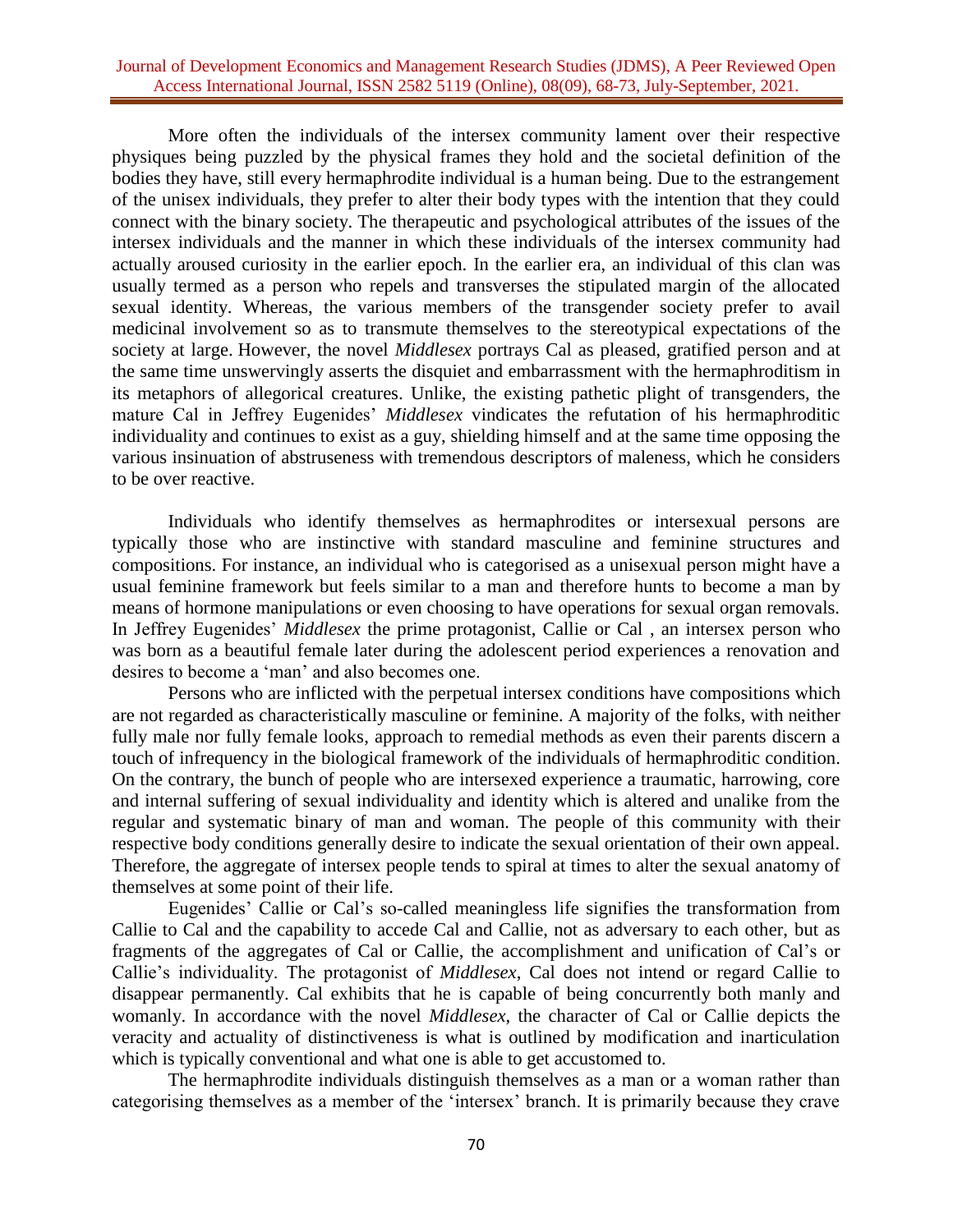## Journal of Development Economics and Management Research Studies (JDMS), A Peer Reviewed Open Access International Journal, ISSN 2582 5119 (Online), 08(09), 68-73, July-September, 2021.

to be inclusive with the societal framework and escape the clutches of gender-based discrimination and alienation. Being a character beyond the so-called 'binary' of the society indicates unfairness, bigotry and extreme prejudices. Therefore, in order to merit equality just like the entities of the male and female clusters, these folks attempt to attach themselves to the conventional society. Intersex is a broad phase sourced for a varied strain of speculations in which an individual is been born with a sexual frame that does not ideally appropriate the archetypal characterisation of a man and a woman. In the notable novel of Jeffrey Eugenides, "Middlesex", Cal, the protagonist who is innate as a female externally, however, holds a greater percentage of a predictable masculine composition internally. Taking the problem of an intersexed person, the condition of being a hermaphrodite does not necessarily for all time disclose when a person is born. Like Callie or Cal, in *Middlesex,* the classic novel of Jeffrey Eugenides, in which it is unearthed that Callie or Cal is marked to have an effect of hermaphroditic disorder only at the age of puberty. The condition of being an intersexual is not an unnoticeable or inherent classification. The protagonist Callie or Cal being an intersex individual encounters a fretful, distressed and irritable experience on his recognition of being a hermaphrodite. Though Cal experiences sexual dysphoria in much elusive and delicate conduct, the intersexual individuals in the general stereotypical community suffer harsh and unsympathetic demotion, utter disregard and banishment which question the identity and recognition of intersex society.

During the course of the era, the decree of the sexual identity of every individual has always remained an unexplained and mystifying interrogation. Contemplation on the hypothesis of mankind still today eliminates the intersex community as a rule afar the parameters of the imaginable. And it is this exploit that has significantly ruptured the identification and apperception of the hermaphroditic society as a part and fragment of the humanoid unit. In spite of the all-inclusive swing concerning larger recognition and approval of modern and progressive sexual positions, people take in to have dissenting and peculiar sexual representation, persist to be maltreated, oppressed and lay open to bias and discernment. The uncharacteristic sexual roles, or the out of the ordinary bearing of maleness or femaleness owing to a person's looks, comportment, and performance in an obnoxious manner with which system the community has allocated to an individual's genetic gender, has been allied to a multitude of deleterious upshots, embracing bodily oppression and unfair treatment through words, refutation of parentages, denunciation of associates and harrying during upbringing and exploitation due to affluence. Despite the verified vigourous emanation connected with the objective ill-treatment, no reconnaissance scheme subsists to methodically examine the relation between sexual roles, and the strength and vigour.

The idea of how an individual's distinctiveness is professed or societally dispensed by another person is a bizarre question of great magnitude. The consequences of oppression, abuse, and persecution on the roots of societally consigned sexual eccentricity could be austere, unsympathetic and perennial. Similar to the binary group of the community, the hermaphroditic section of the clan is also eligible for an impartial courtesy to the distinct requirement of them and be untroubled in the social order. The individuals of the intersex section should be favoured in their gender individuality and never made mandatory to imitate the sexual casts so as to be accepted and acknowledged. The glitches related to sexual roles differ when correlated to gender-based inclination.

Callie or Cal in the initial part of the novel *Middlesex*, tries to disappear hiding his identity as an intersex as a form of escapism because of the estrangement from Callie or Cal's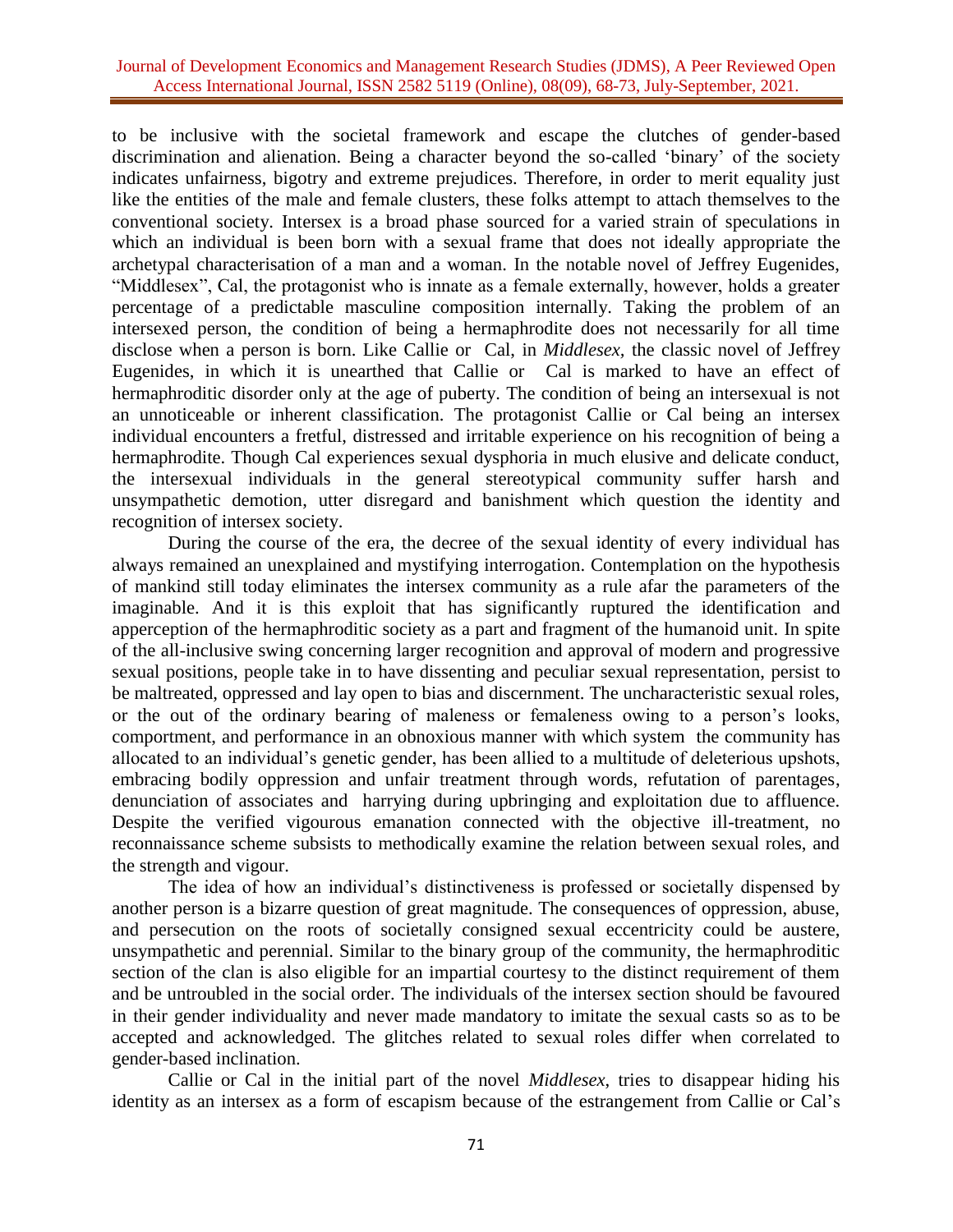cherished circle. Callie or Cal believes that there appears to be nil liberation, and no means to foster estimation of his identity as an intersexual and the way in which Cal could be in this society. In a ruthless and vicious sexual assault of Cal, Cal is mugged and throbbed so badly. Cal is originally raided as a young lad, and the burglars shortly unearth from the school pass that Cal is a lass and then they strip her to sexually assault her. What Cal undergoes resonances those of unisexual people around the world and through the times past. In the beginning, Cal is dehumanized and desensitized as the wrath of the muggers reverberates the fundamental reflex and outlandish prerogative to bodily impair a person who is beyond the binary of man and woman. This vulnerability is seriously true and a major proportion of the populace of the socalled uncategorised gender.

A huge part of the public was unmindful and ignorant and they also snubbed the suffering and tribulations of the bisexual tribe due to the aversion of them towards unisexual beings. It is only by means of knowledge and discernment that could bring up a conclusion to these mentalities owing to which most of them undergo discernment, intolerance, and bigotry. Concurrently, the public as such could aid one another and construct an unbiased and impartial community wherein every category of the human being is handled equivalently, be it a man or a woman or the third gender. When a majority of the community rejoiced a time of self-worth and parity, the hermaphrodites in the society are marginalised and are pushed to the brims of the public. Since they are rather more observable than the individuals of the lesbian, gay or the bisexual category, the transgendered folks are frequently victimised, abused, beleaguered, and also oppressed as a consequence of strongly embedded male-controlled attitudes that manipulated the sexual individuality and standards. Every individual interrogative of these customs is so frequently derided. The various movies in India also rather than disseminating wakefulness and vigilance of the exertions of the hermaphrodite group, frequently depicted them as mere cartoons of an exaggeration, therefore, multiplying the societal humiliation and prejudices encircling the intersex society. It is therefore highly essential that we encourage and advocate the intersex Indians in their strife for acceptance, personality, likeness, respectability, egalitarianism, and self-esteem. One of the prominent aspects to fulfil is by diffusion of knowledge about the epicene troupe and the hurdles they experience.

# **REFERENCES**

- 1. Althusser, Louis. "Excerpt from Lenin and Philosophy and Other Essays." *In Lenin and Philosophy and Other Essays.,* Monthly Review Press, 2001.
- 2. Butler, Judith. Undoing Gender. New York, Routledge, 2004.
- 3. ---. Gender Trouble. New York. Routledge Classics, 2006.
- 4. Carroll, Rachel. "Retrospective Sex: Rewriting Intersexuality in Jeffrey Eugenides's Middlesex." *Journal of American Studies*, Cambridge University Press, 2010.
- 5. Eugenides, Jeffrey. Interviewed by Sam Tanenhaus. "A Conversation with Jeffrey Eugenides" www.nytimes.com. May 15, 2009.
- 6. ---., interview by Dave Weich. "Jeffrey Eugenides Has it Both Ways." www.powells.com/authors/eugenides.html, 2002.
- 7. ---. *Middlesex*. Bloomsbury Publishing, 2007, London.
- 8. Fausto- Sterling, Anne. Sexing the Body. Gender Politics and the Construction of Sexuality. Basic Books, 2000, New York.
- *9.* Foucault, Michel. *In the Foucault Reader: An Introduction to Foucault's Thought,* edited by Paul Rabinow, Penguin Books, 1991.